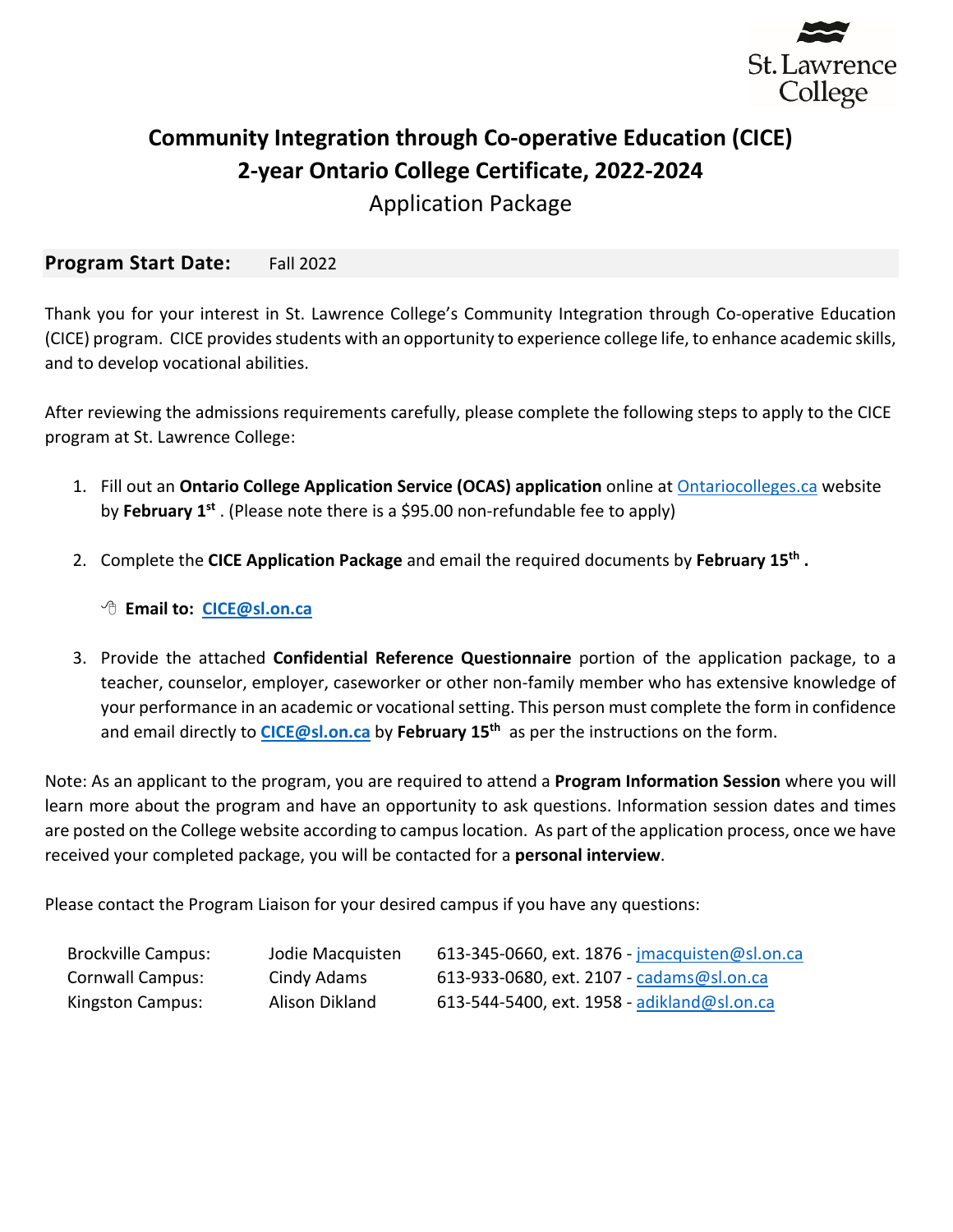

# **Program Application Checklist – Fall 2022**

### **Checklist of Required Attachments:**

Please complete and submit the following materials to **CICE@sl.on.ca**. Be sure to indicate your campus of choice on page 3 below.

### **To be submitted by the Applicant:**

- 1. □ **Applicant Information** form (page 3)
- 2. □ **Applicant Experience** form (pages 4-6)
- 3. ¨ **Personal Goals Questionnaire** (page 7). Answer each question in your own words. You may ask a support person to scribe your answers.
- 4. □ A photocopy of your High School **Individual Education Plan (IEP)**
- 5. □ A photocopy of your High School **Transcript** (marks)
- 6. ¨ A photocopy of your most recent **Psycho-educational Assessment**
- 7. □ The **Consent to Share Information** (page 8)

### **To be submitted by the Confidential Reference:**

### 8.  $\Box$  **Confidential Reference Questionnaire** (pages 9-19).

Provide the Confidential Reference Questionnaire to a teacher, counselor, employer, case worker, or to another person (who is not a member of your family) who has extensive knowledge about your performance in a school or work setting. This person needs to complete and email the form to **CICE@sl.on.ca** by **February 15th** .

In accordance with Section 39(2) of the Freedom of Information and Protection of Privacy Act, R.S.O. 1990, c. F.31, this is to advise you that the personal information on this form is collected under the legal authority of the Ontario Colleges of Applied Arts and Technology Act, 2002 and may be used and or disclosed for administrative, statistical and or research purposes of the College and or the ministries and agencies of the Government of Ontario and the Government of Canada, including, but not limited to, tabulating and reporting data on Key Performance Indicators (graduate rate, graduate employment, graduate satisfaction and employer satisfaction). If you have any questions about the collection, and use and disclosure of your personal information by the College please contact: Privacyoffice@sl.on.ca Mailing address: St. Lawrence College, 100 Portsmouth Avenue, Kingston, ON K7L 5A6 Page **2** of **8**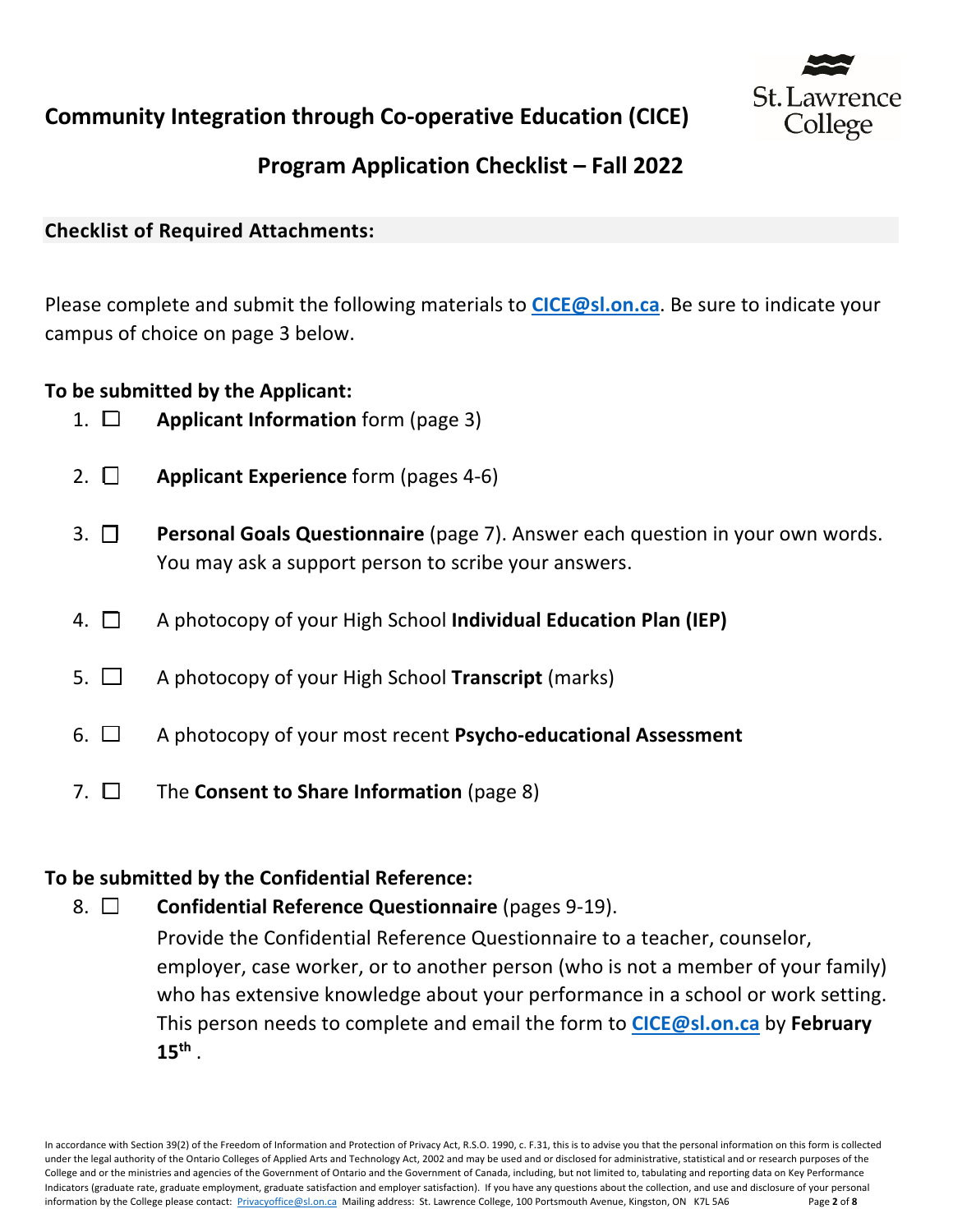

### **Applicant Information – Fall 2022**

|                                                                                                                                                                                                    | (month/day/year)                                      |
|----------------------------------------------------------------------------------------------------------------------------------------------------------------------------------------------------|-------------------------------------------------------|
|                                                                                                                                                                                                    |                                                       |
| (Find this number on your online application.)                                                                                                                                                     | (Found on emails from the College.)                   |
|                                                                                                                                                                                                    |                                                       |
|                                                                                                                                                                                                    | <b>Province:</b><br>Postal Code: ____________________ |
|                                                                                                                                                                                                    |                                                       |
|                                                                                                                                                                                                    |                                                       |
|                                                                                                                                                                                                    |                                                       |
| I am applying to attend the CICE program at:                                                                                                                                                       |                                                       |
| $\Box$ Brockville Campus (B0790)                                                                                                                                                                   | □ Cornwall Campus (C0790) □ Kingston Campus (K0790)   |
| St. Lawrence College CICE Area(s) of Interest                                                                                                                                                      |                                                       |
| For example: Business, Carpentry, Child and Youth Care, Fitness and Health Promotion, etc.<br>Please refer to the College website to view all CICE areas of interest: Brockville Cornwall Kingston |                                                       |
|                                                                                                                                                                                                    |                                                       |
|                                                                                                                                                                                                    |                                                       |
|                                                                                                                                                                                                    |                                                       |

In accordance with Section 39(2) of the Freedom of Information and Protection of Privacy Act, R.S.O. 1990, c. F.31, this is to advise you that the personal information on this form is collected under the legal authority of the Ontario Colleges of Applied Arts and Technology Act, 2002 and may be used and or disclosed for administrative, statistical and or research purposes of the College and or the ministries and agencies of the Government of Ontario and the Government of Canada, including, but not limited to, tabulating and reporting data on Key Performance Indicators (graduate rate, graduate employment, graduate satisfaction and employer satisfaction). If you have any questions about the collection, and use and disclosure of your personal information by the College please contact: Privacyoffice@sl.on.ca Mailing address: St. Lawrence College, 100 Portsmouth Avenue, Kingston, ON K7L 5A6 Page **3** of **8**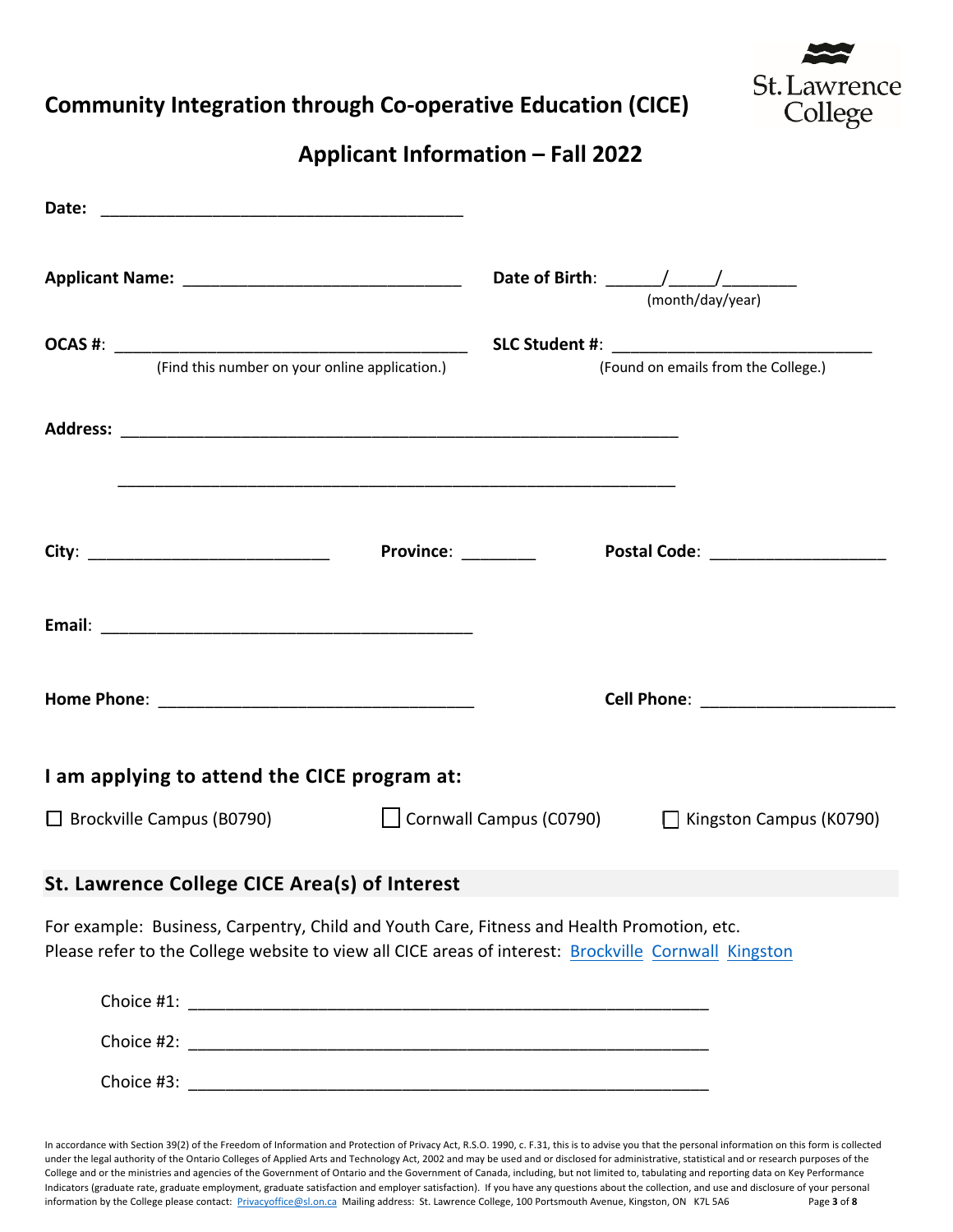

**Applicant Experience –** Page 1 of 3

| Level of Achievement in Secondary School:           |             |                                      |                           |
|-----------------------------------------------------|-------------|--------------------------------------|---------------------------|
| $\Box$ OSSD                                         | $\Box$ OSSC | $\Box$ Certificate of Accomplishment |                           |
|                                                     |             |                                      |                           |
| Highest level completed at college (if applicable): |             |                                      |                           |
|                                                     |             | Year completed: ________             |                           |
|                                                     |             |                                      |                           |
|                                                     |             |                                      | Year completed: _________ |
| Other                                               |             |                                      | Year completed: ________  |

In accordance with Section 39(2) of the Freedom of Information and Protection of Privacy Act, R.S.O. 1990, c. F.31, this is to advise you that the personal information on this form is collected under the legal authority of the Ontario Colleges of Applied Arts and Technology Act, 2002 and may be used and or disclosed for administrative, statistical and or research purposes of the College and or the ministries and agencies of the Government of Ontario and the Government of Canada, including, but not limited to, tabulating and reporting data on Key Performance Indicators (graduate rate, graduate employment, graduate satisfaction and employer satisfaction). If you have any questions about the collection, and use and disclosure of your personal information by the College please contact: Privacyoffice@sl.on.ca Mailing address: St. Lawrence College, 100 Portsmouth Avenue, Kingston, ON K7L 5A6 Page **4** of **8**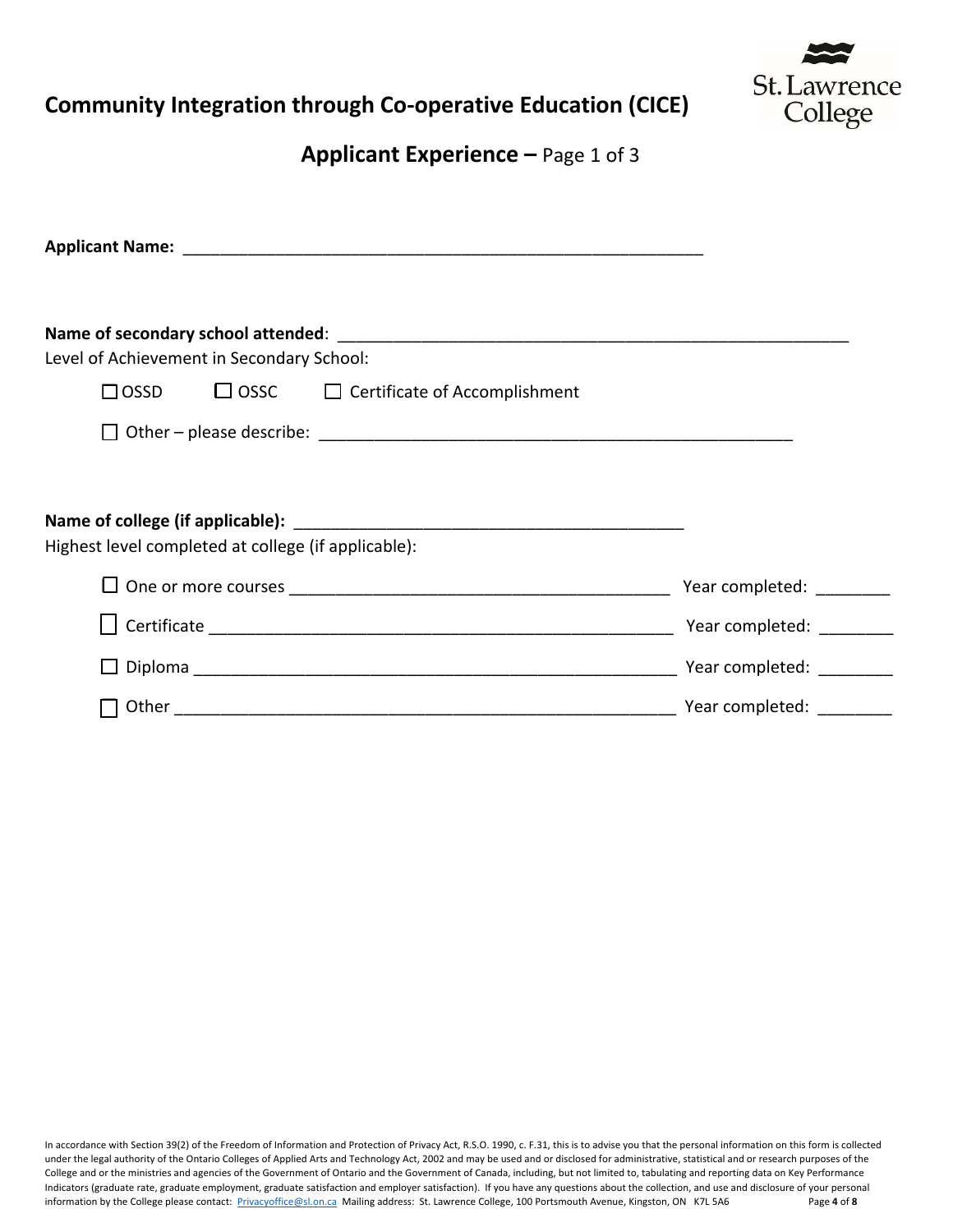

### **Applicant Experience –** Page 2 of 3

Please provide a minimum of **three** experiences related to work, volunteering, co-op, or placement.

| <b>Experience #1</b>              |                                 |                                                                                                                 |
|-----------------------------------|---------------------------------|-----------------------------------------------------------------------------------------------------------------|
|                                   |                                 |                                                                                                                 |
|                                   | $\Box$ Volunteer or $\Box$ Paid |                                                                                                                 |
|                                   |                                 |                                                                                                                 |
| Duties Performed/Skills Acquired: |                                 |                                                                                                                 |
|                                   |                                 |                                                                                                                 |
|                                   |                                 |                                                                                                                 |
| <b>Experience #2</b>              |                                 |                                                                                                                 |
|                                   |                                 |                                                                                                                 |
|                                   | $\Box$ Volunteer or             | $\Box$ Paid                                                                                                     |
|                                   |                                 |                                                                                                                 |
| Duties Performed/Skills Acquired: |                                 |                                                                                                                 |
|                                   |                                 |                                                                                                                 |
|                                   |                                 |                                                                                                                 |
| <b>Experience #3</b>              |                                 |                                                                                                                 |
|                                   |                                 |                                                                                                                 |
|                                   | $\Box$ Volunteer or             | $\Box$ Paid                                                                                                     |
|                                   |                                 | Supervisor: National Accounts and Accounts and Accounts and Accounts and Accounts and Accounts and Accounts and |
| Duties Performed/Skills Acquired: |                                 |                                                                                                                 |

In accordance with Section 39(2) of the Freedom of Information and Protection of Privacy Act, R.S.O. 1990, c. F.31, this is to advise you that the personal information on this form is collected under the legal authority of the Ontario Colleges of Applied Arts and Technology Act, 2002 and may be used and or disclosed for administrative, statistical and or research purposes of the College and or the ministries and agencies of the Government of Ontario and the Government of Canada, including, but not limited to, tabulating and reporting data on Key Performance Indicators (graduate rate, graduate employment, graduate satisfaction and employer satisfaction). If you have any questions about the collection, and use and disclosure of your personal information by the College please contact: Privacyoffice@sl.on.ca Mailing address: St. Lawrence College, 100 Portsmouth Avenue, Kingston, ON K7L 5A6 Page **5** of **8**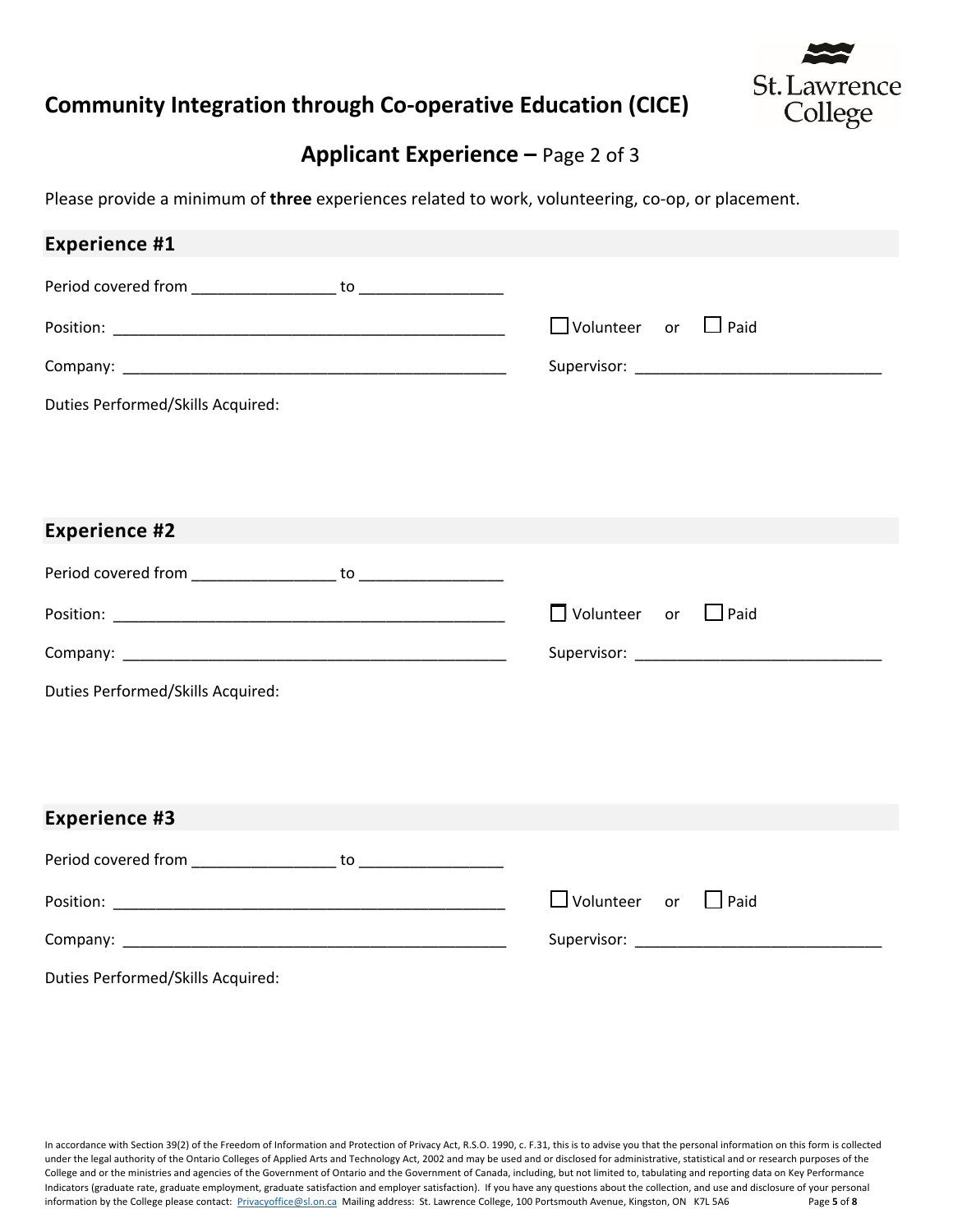

**Applicant Experience –** Page 3 of 3

**List your interests/hobbies/recreational activities/clubs:**

### **References (Two references are preferred)**

#### • **Confidential Reference #1**

This person should be a teacher, counsellor, employer, case worker or another person, (not a member of your family or close personal friend) who has extensive knowledge about you, preferably in an academic or vocational setting. This individual will fill out the attached **Confidential Reference Questionnaire** form and will email it independently to CICE@sl.on.ca by February 15<sup>th</sup>.

| • Confidential Reference #2 |        |
|-----------------------------|--------|
|                             |        |
|                             |        |
| Phone:                      | Email: |

In accordance with Section 39(2) of the Freedom of Information and Protection of Privacy Act, R.S.O. 1990, c. F.31, this is to advise you that the personal information on this form is collected under the legal authority of the Ontario Colleges of Applied Arts and Technology Act, 2002 and may be used and or disclosed for administrative, statistical and or research purposes of the College and or the ministries and agencies of the Government of Ontario and the Government of Canada, including, but not limited to, tabulating and reporting data on Key Performance Indicators (graduate rate, graduate employment, graduate satisfaction and employer satisfaction). If you have any questions about the collection, and use and disclosure of your personal information by the College please contact: Privacyoffice@sl.on.ca Mailing address: St. Lawrence College, 100 Portsmouth Avenue, Kingston, ON K7L 5A6 Page **6** of **8**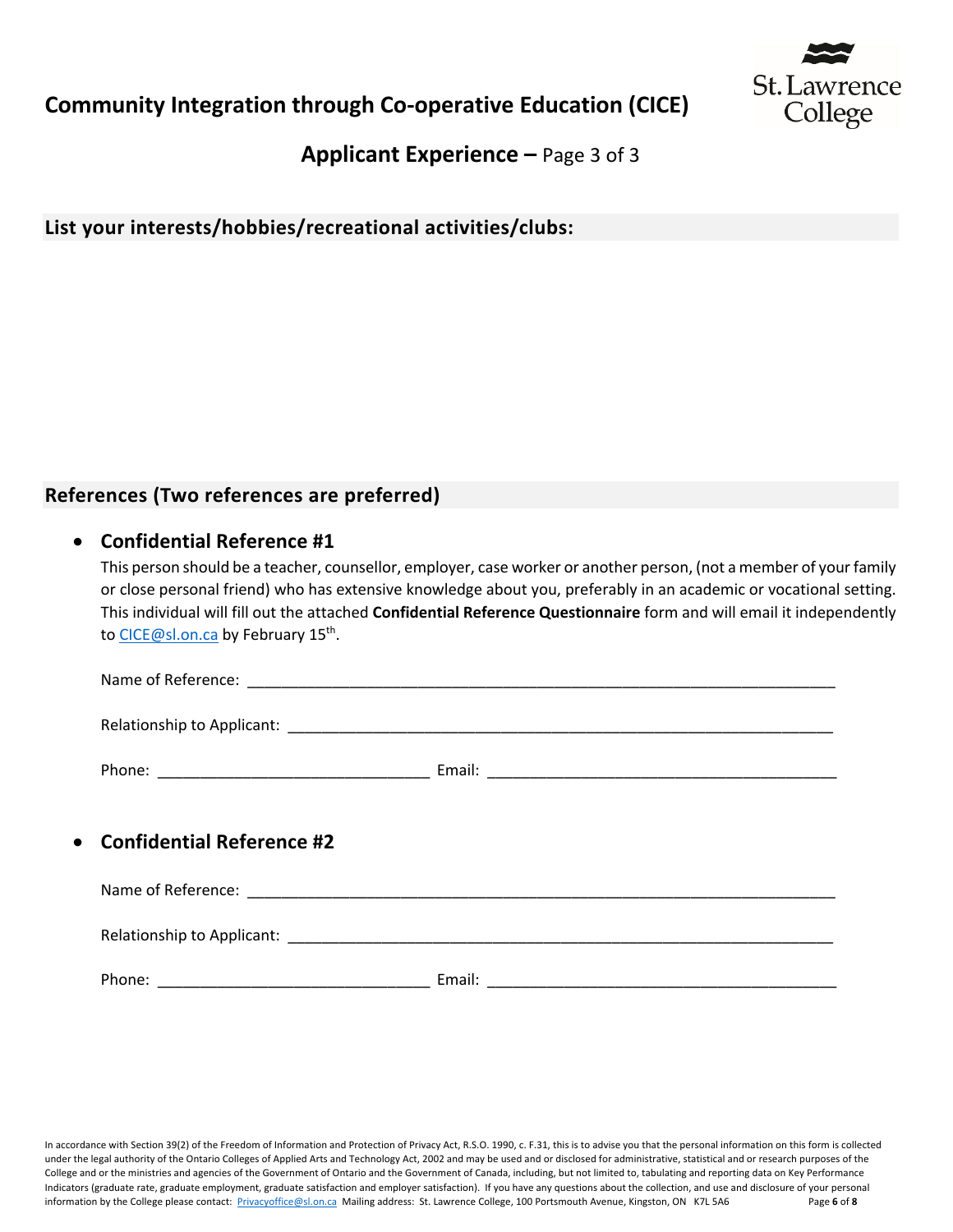



### **Personal Goals Questionnaire**

Please answer the following questions in **at least 2 full sentences each**. These questions must be answered by the person applying to the program, in their own words. **The following answers will be scored**. Please take your time to write your answers.

1. You are applying to a modified academic program for students with learning challenges. Why is CICE the best choice for you? Explain how this modified program would benefit you (e.g. experiencing college life, gaining work experience, etc.).

2. Summarize a few of **your** learning strengths and challenges. How will the CICE program help you with your learning (academics)? Explain what types of supports you would benefit from in this program (e.g. reading support, assistance from a Learning Specialist, etc.).

3. Learning is only one part of coming to college. What other parts of the college experience are you looking forward to (e.g. make new friends, join clubs, etc.)?